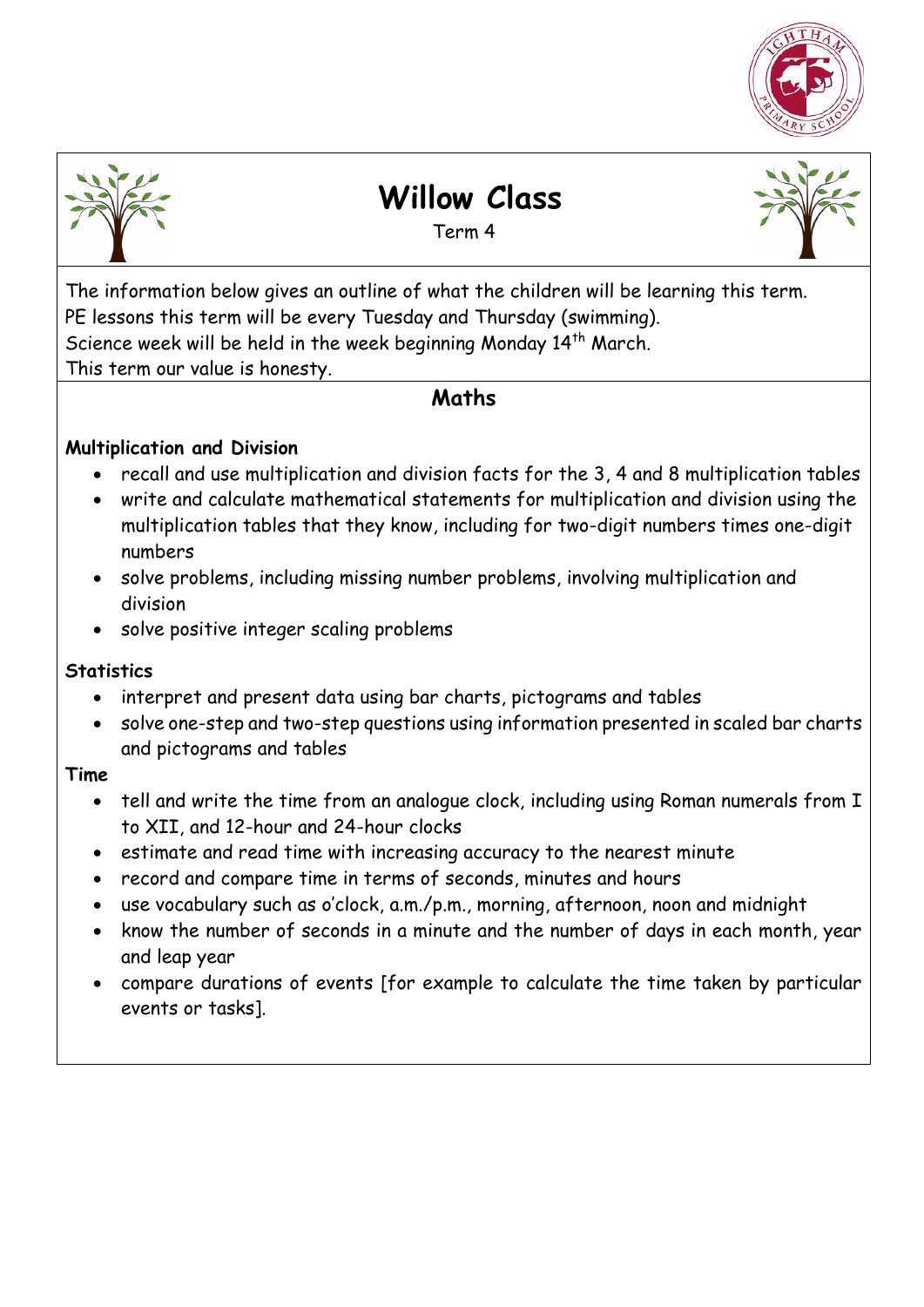# **English**

#### **Spelling**

- homophones
- words with ending with the ly suffix
- using a dictionary and thesaurus

#### **Writing**

- revision of apostrophes to show possession
- using place prepositions
- coordinating conjunctions
- subordinating conjunctions
- identifying the main clause and subordinate clause in a sentence
- using speech marks

#### **draft and write by:**

- composing and rehearsing sentences orally
- begin to organise paragraphs around a theme
- in narratives, create and describe settings and characters

#### **evaluate and edit by:**

proof-read for spelling and punctuation errors

#### **Reading**

#### **develop pleasure in reading, motivation to read, vocabulary and understanding by:**

- listening to and discussing a wide range of fiction, poetry, plays, non-fiction and reference books or textbooks
- using dictionaries to check the meaning of words that they have read
- discussing words and phrases that capture the reader's interest and imagination

**understand both the books that they can already read accurately and fluently and those that they listen to by:** 

- checking that the text makes sense to them, discussing their understanding and explaining the meaning of words in context
- asking questions to improve their understanding of a text
- predicting what might happen from details stated
- drawing inferences such as inferring characters' feelings, thoughts and motives from their actions
- participate in discussion about both books that are read to them and those they can read for themselves, taking turns and listening to what others say.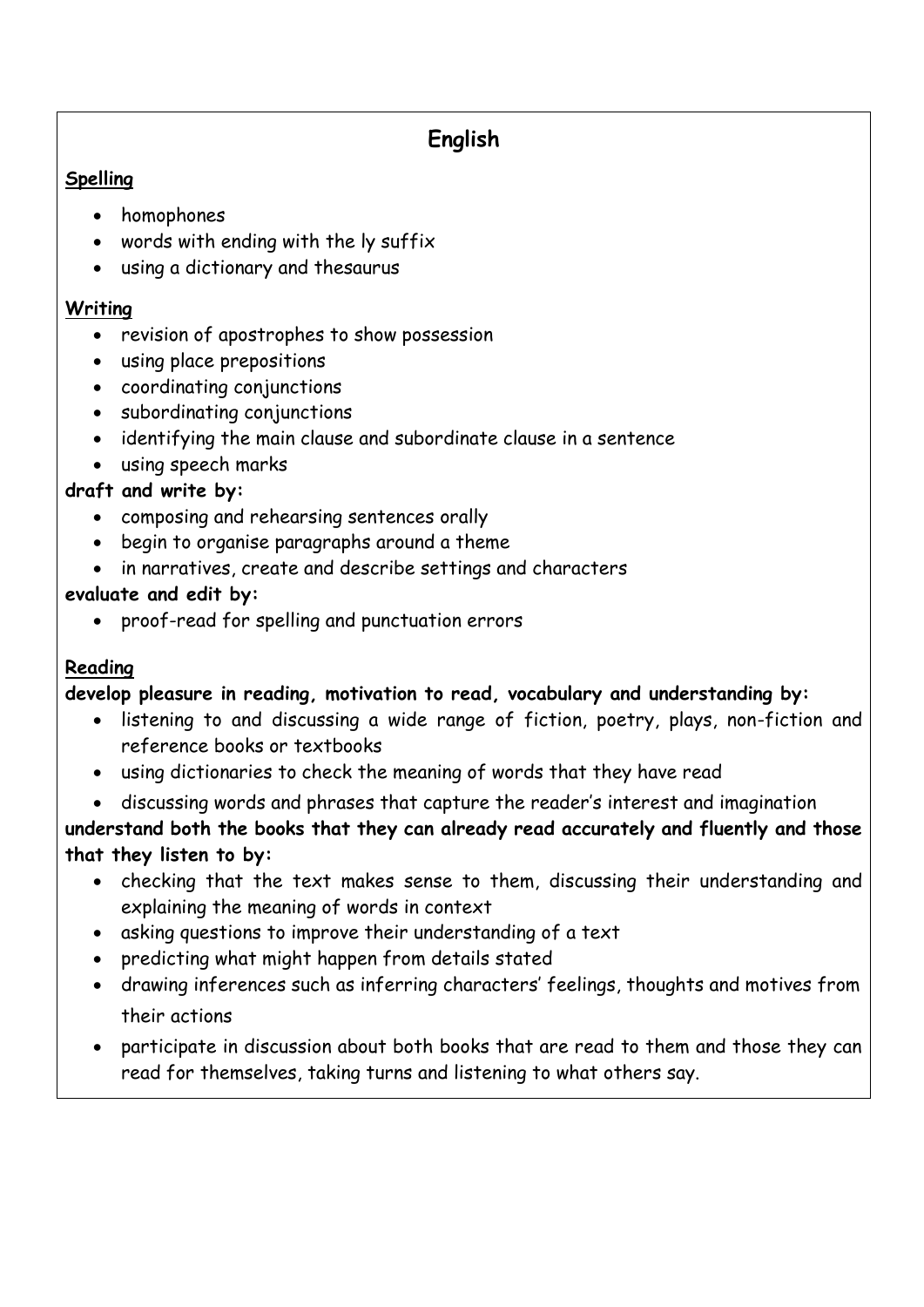## **Computing – Branching data bases**

- sort objects using just yes or no questions
- complete a branching database using 2Question
- create a branching data about a topic of their choice
- save, edit and retrieve their branching database

#### **Science – Plants**

#### **As a Scientist, I will improve my scientific knowledge by:**

- exploring the requirements of plants for life and growth
- identifying and describing the functions of different parts of flowering plants.
- investigating the way in which water is transported within plants

#### **As a Scientist, I will improve my scientific skills by:**

- making systematic and careful observations identifying and describing the functions of different parts of flowering plants.
- gathering, recording, classifying and presenting data in a variety of ways to help answer questions.
- using a variety of equipment
- reporting on findings from enquiries, including oral and written explanations, displays or presentations of results and conclusions.
- using results to draw simple conclusions, make predictions for new values, suggest improvements and raise further questions.